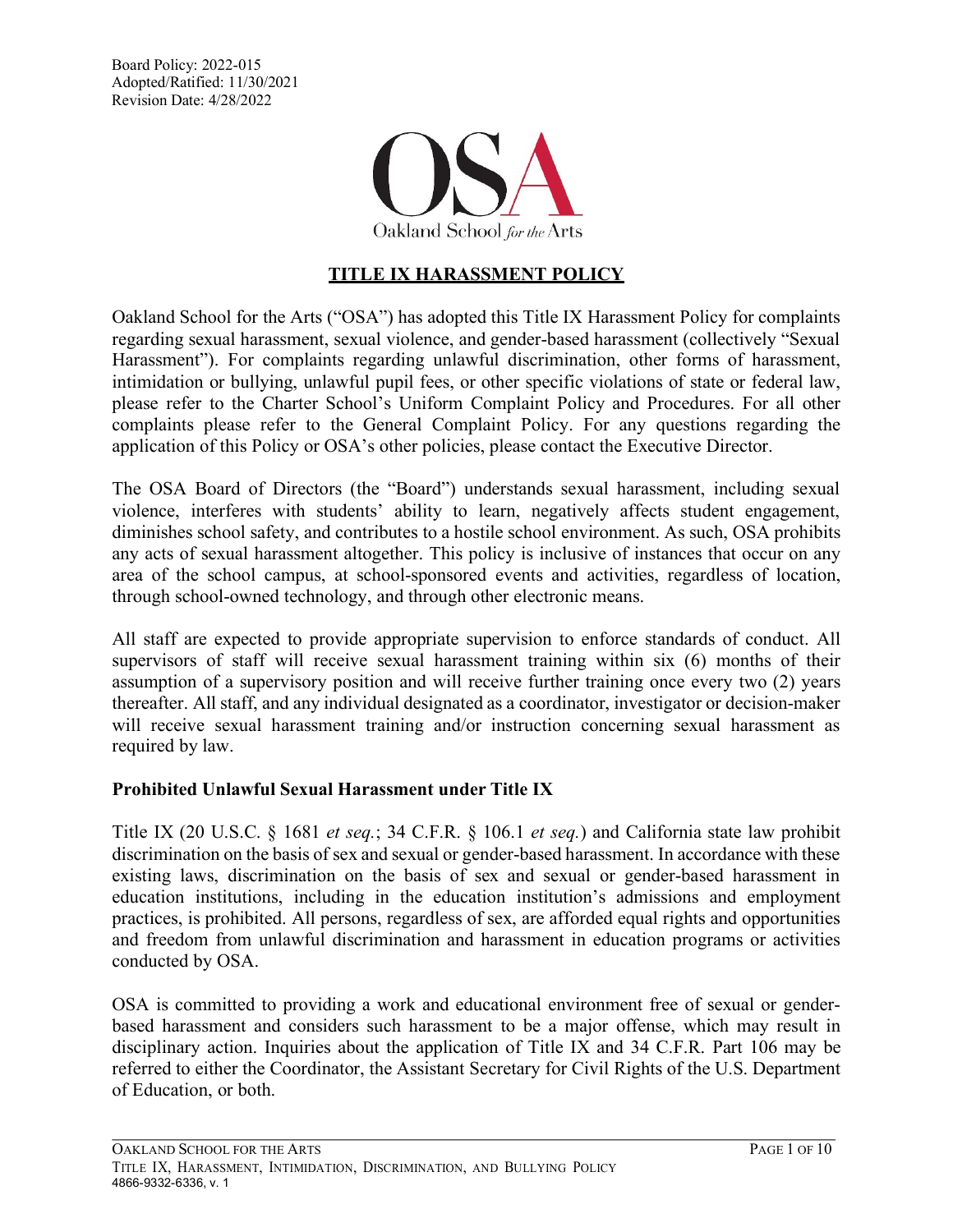Sexual harassment consists of conduct on the basis of sex, including but not limited to unwelcome sexual advances, requests for sexual favors and other verbal or physical conduct on the basis of sex, regardless of whether or not the conduct is motivated by sexual desire, when:

- a. submission to the conduct is explicitly or implicitly made a term or a condition of an individual's employment, education, academic status, or progress;
- b. submission to, or rejection of, the conduct by the individual is used as the basis of employment, educational or academic decisions affecting the individual;
- c. the conduct has the purpose or effect of having a negative impact upon the individual's work or academic performance, or of creating an intimidating, hostile, or offensive work or educational environment; and/or
- d. submission to, or rejection of, the conduct by the individual is used as the basis for any decision affecting the individual regarding benefits and services, honors, programs, or activities available at or through the educational institution.

Sexual harassment may include, but is not limited to:

- Physical assaults of a sexual nature, such as:
	- o Rape, sexual battery, molestation or attempts to commit these assaults.
	- $\circ$  Intentional physical conduct that is sexual in nature, such as touching, pinching, patting, grabbing, brushing against another's body, or poking another's body.
- Unwanted sexual advances, propositions or other sexual comments, such as:
	- o Sexually oriented gestures, notices, remarks, jokes, or comments about a person's sexuality or sexual experience.
	- o Preferential treatment or promises of preferential treatment to an individual for submitting to sexual conduct, including soliciting or attempting to solicit any individual to engage in sexual activity for compensation or reward or deferential treatment for rejecting sexual conduct.
	- o Subjecting or threats of subjecting a student or employee to unwelcome sexual attention or conduct or intentionally making the student's or employee's performance more difficult because of the student's or the employee's sex.
- Sexual or discriminatory displays or publications anywhere in the work or educational environment, such as:
	- o Displaying pictures, cartoons, posters, calendars, graffiti, objections, promotional materials, reading materials, or other materials that are sexually suggestive, sexually demeaning or pornographic or bringing or possessing any such material to read, display or view in the work or educational environment.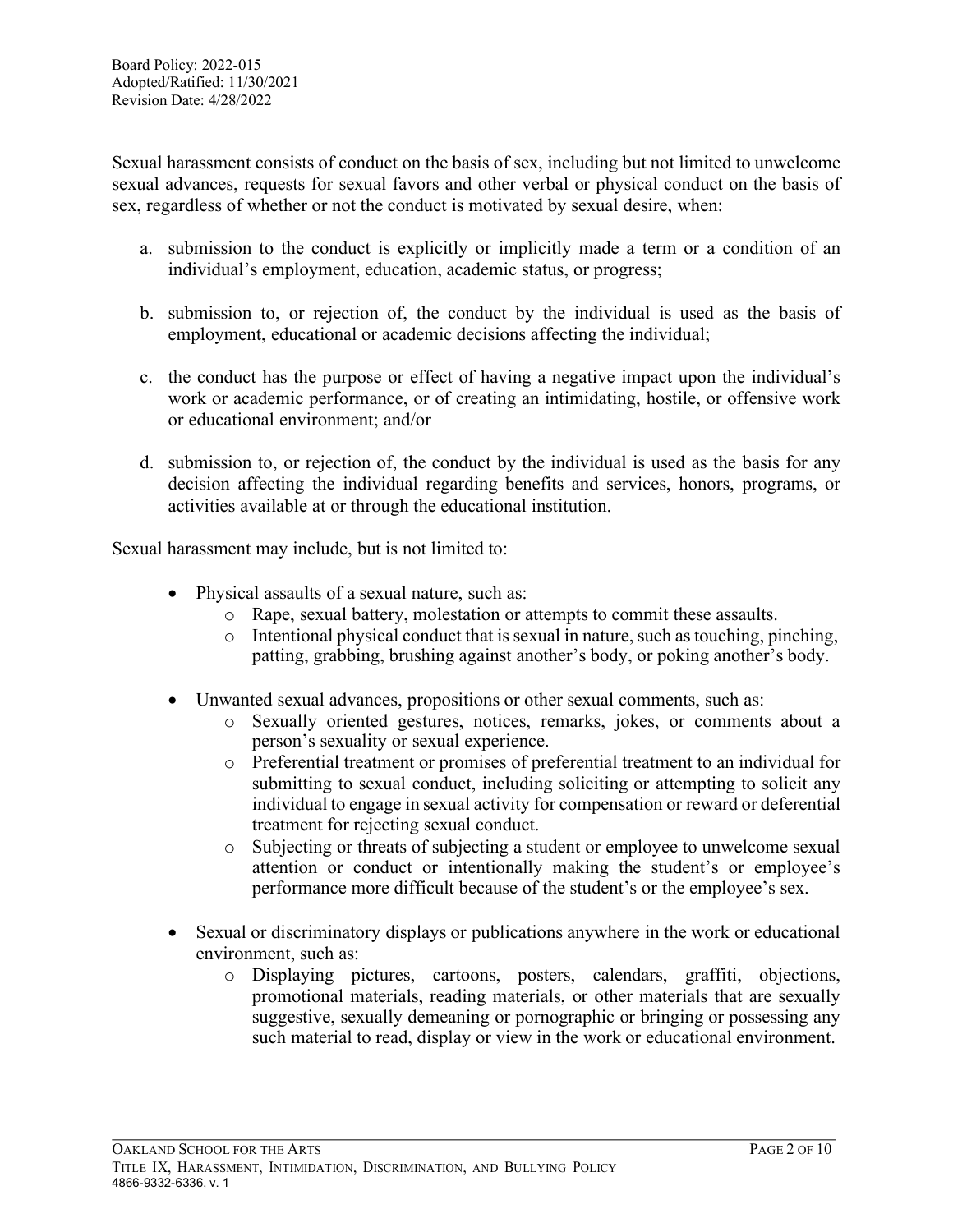- o Reading publicly or otherwise publicizing in the work or educational environment materials that are in any way sexually revealing, sexually suggestive, sexually demeaning or pornographic.
- $\circ$  Displaying signs or other materials purporting to segregate an individual by sex in an area of the work or educational environment (other than restrooms or similar rooms).

The illustrations of harassment and sexual harassment above are not to be construed as an allinclusive list of prohibited acts under this Policy.

#### **Grievance Procedures**

#### **1. Reporting**

Any student who believes they have been subject to misconduct prohibited by this Policy or has witnessed such prohibited misconduct is encouraged to immediately report such misconduct to the Title IX Coordinator (the "Coordinator"):

Katy Zaugg Assistant Principal 530 18<sup>th</sup> Street Oakland, CA 94612 (510) 873-8824 kzaugg@oakarts.org

Complaints regarding such misconduct may also be made to the U.S. Department of Education, Office for Civil Rights. Civil law remedies, including, but not limited to, injunctions, restraining orders, or other remedies or orders may also be available to complainants.

Any employee who receives actual notice of any allegation that may constitute sexual harassment shall promptly report the allegation to the Coordinator.

When the Coordinator receives a report of sexual harassment, the Coordinator or designee will:

- a. confidentially contact the reporting student to offer supportive measures, consider the reporting student's wishes with respect to supportive measures, and inform them of the availability of supportive measures with or without filing a formal complaint;
- b. explain the process for how to file a formal complaint;
- c. inform the reporting student that any report made in good faith will not result in discipline; and
- d. respect the reporting student's wishes with respect to whether to investigate unless the Coordinator determines it is necessary to pursue the complaint in light of a health or safety concern for the community.

A Formal Complaint of Sexual Harassment is a document filed by an individual (the "Complainant") or signed by the Coordinator alleging sexual harassment against another individual (the "Respondent") and requesting that the recipient investigate the allegation of sexual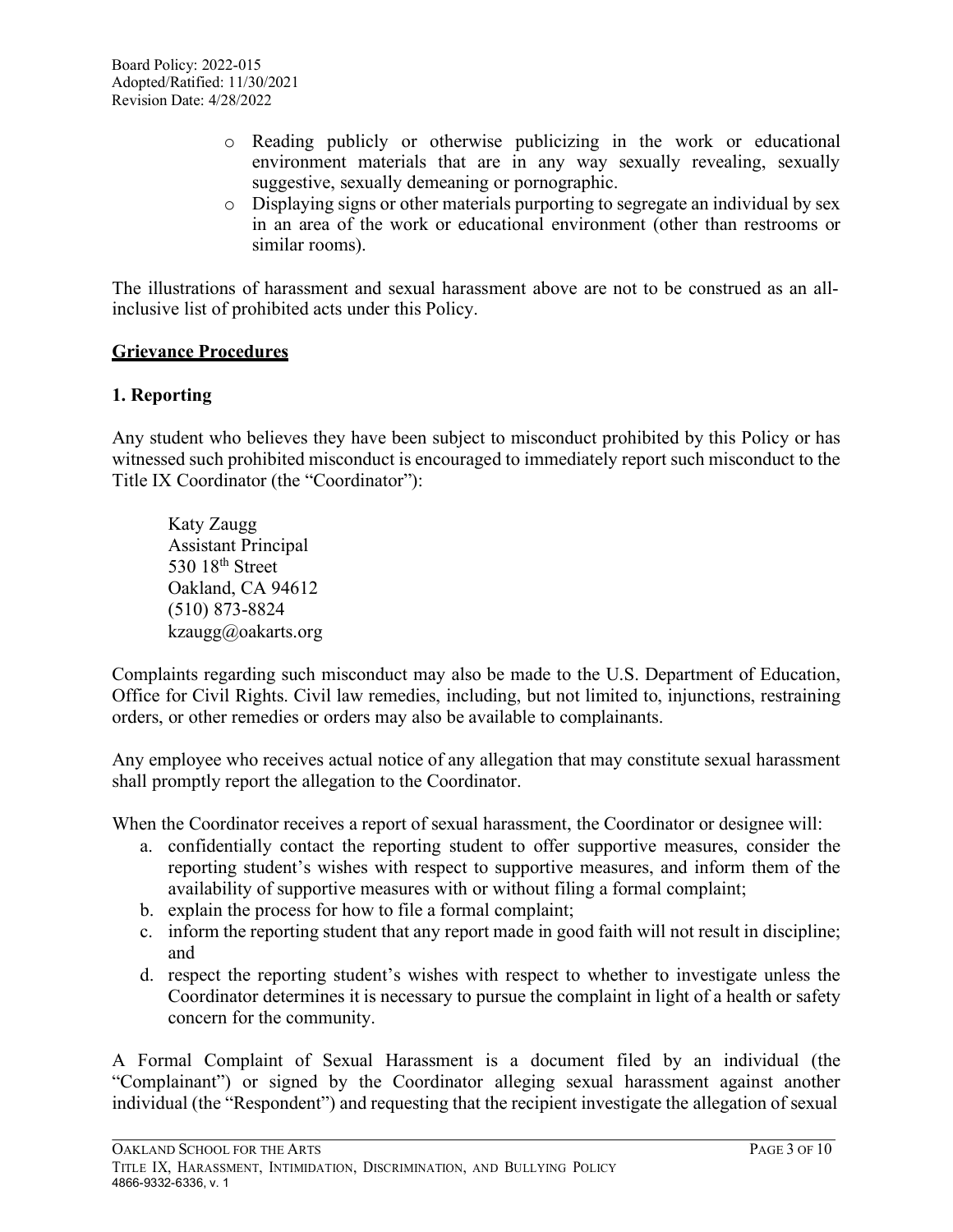Board Policy: 2022-015 Adopted/Ratified: 11/30/2021 Revision Date: 4/28/2022

harassment. A formal complaint may be filed with the Coordinator in person, by mail, or by electronic mail, by using the contact information for the Coordinator listed above, and by any additional method designated by the Coordinator. As used in this paragraph, the phrase "document filed by a complainant" means a document or electronic submission (such as by electronic mail or through an online portal provided for this purpose by the recipient) that contains the complainant's physical or digital signature, or otherwise indicates that the complainant is the person filing the formal complaint.

Choosing to make a report, file a formal complaint, and/or meet with the Coordinator after a report or formal complaint has been made, and deciding how to proceed, can be a process that unfolds over time. A student does not have to decide whether to pursue a formal complaint or to name the other party/ies at the time of the report. Reporting does not mean the student wishes to pursue a formal complaint—it may mean the student would like help accessing resources and supportive measures. A student does not have to pursue a formal complaint to take advantage of the supportive measures available to the student.

OSA prohibits any form of retaliation against any individual who reports sexual harassment, files a formal complaint, or testifies, assists, participates, or refuses to participate in any investigation or proceeding related to sexual harassment. Such participation or lack of participation shall not in any way affect the status, grades, or work assignments of the individual. Individuals alleging retaliation in violation of this Policy may file a grievance using the procedures set forth in this Policy. Knowingly making false statements or knowingly submitting false information during the grievance process is prohibited and may result in disciplinary action.

## **2. Supportive Measures**

Supportive measures are non-disciplinary, non-punitive individualized services offered as appropriate, as reasonably available, and without fee or charge to the complainant or the respondent before or after the filing of a formal complaint of sexual harassment or where no formal complaint of sexual harassment has been filed. Such measures are designed to restore or preserve equal access to OSA's education program or activity without unreasonably burdening the other party. These include measures designed to protect the safety of all parties, preserve or restore access to OSA's educational environment, and deter future acts of sexual harassment.

Supportive measures available to complainants and respondents may include, but are not limited to, counseling, extensions of deadlines or other course-related adjustments, modifications of work or class schedules, campus escort services, mutual restrictions on contact between the parties, changes in work locations, leaves of absence, increased security and monitoring of certain areas of the campus, and other similar measures. OSA will maintain as confidential any supportive measures provided to the complainant or respondent, to the extent that maintaining such confidentiality would not impair the ability of OSA to provide the supportive measures.

#### **3. Investigation and Response**

The following grievance procedures will apply: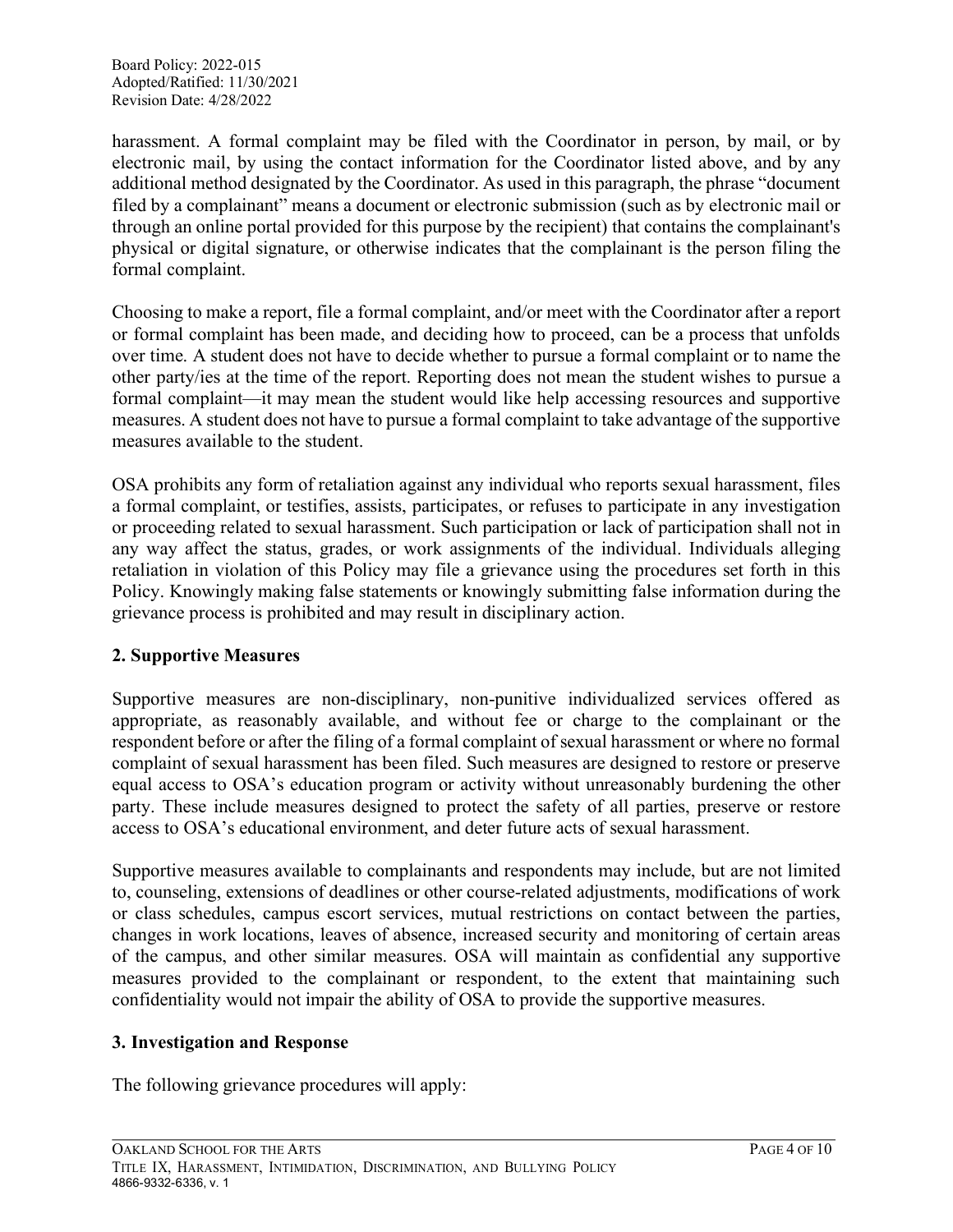## • Notice of the Allegations

- o Upon receipt of a formal complaint of sexual harassment, the Coordinator shall give all known parties written notice of its grievance process, including any voluntary informal resolution process. The notice will include:
	- A description of the allegations of sexual harassment at issue and to the extent known, the identities of the parties involved in the incident, the conduct allegedly constituting sexual harassment, and the date and location of the alleged incident. If, in the course of an investigation, OSA determines it needs to investigate allegations about the complainant or respondent that are not included in this notice, the Charter School must provide notice of the additional allegations to the parties whose identities are known.
	- A statement that the respondent is presumed not responsible for the alleged conduct until a final decision is reached;
	- A statement that the parties may have an advisor of their choice, who may be an attorney, and may inspect and review evidence; and
	- A statement that OSA prohibits an individual from knowingly making false statements or knowingly submitting false information during the grievance process.
- **Emergency Removal** 
	- o OSA may place a non-student employee respondent on administrative leave during the pendency of a formal complaint of sexual harassment grievance process in accordance with the Charter School's policies.
	- o OSA may remove a respondent from OSA's educational program or activity on an emergency basis, in accordance with OSA's policies, provided that OSA undertakes an individualized safety and risk analysis, determines that an immediate threat to the physical health or safety of any student or other individual arising from the allegations of sexual harassment justifies removal, and provides the respondent with notice and an opportunity to challenge the decision immediately following the removal.
	- o This provision may not be construed to modify any rights under the Individuals with Disabilities Education Act ("IDEA"), Section 504 of the Rehabilitation Act of 1973 ("Section 504"), or the Americans with Disabilities Act ("ADA").
- Informal Resolution
	- o When a formal complaint of sexual harassment is filed, OSA may offer a voluntary informal resolution process, such as mediation, to the parties at any time prior to reaching a determination regarding responsibility. If the Charter School offers such a process, it shall:
		- Provide the parties with advance written notice of: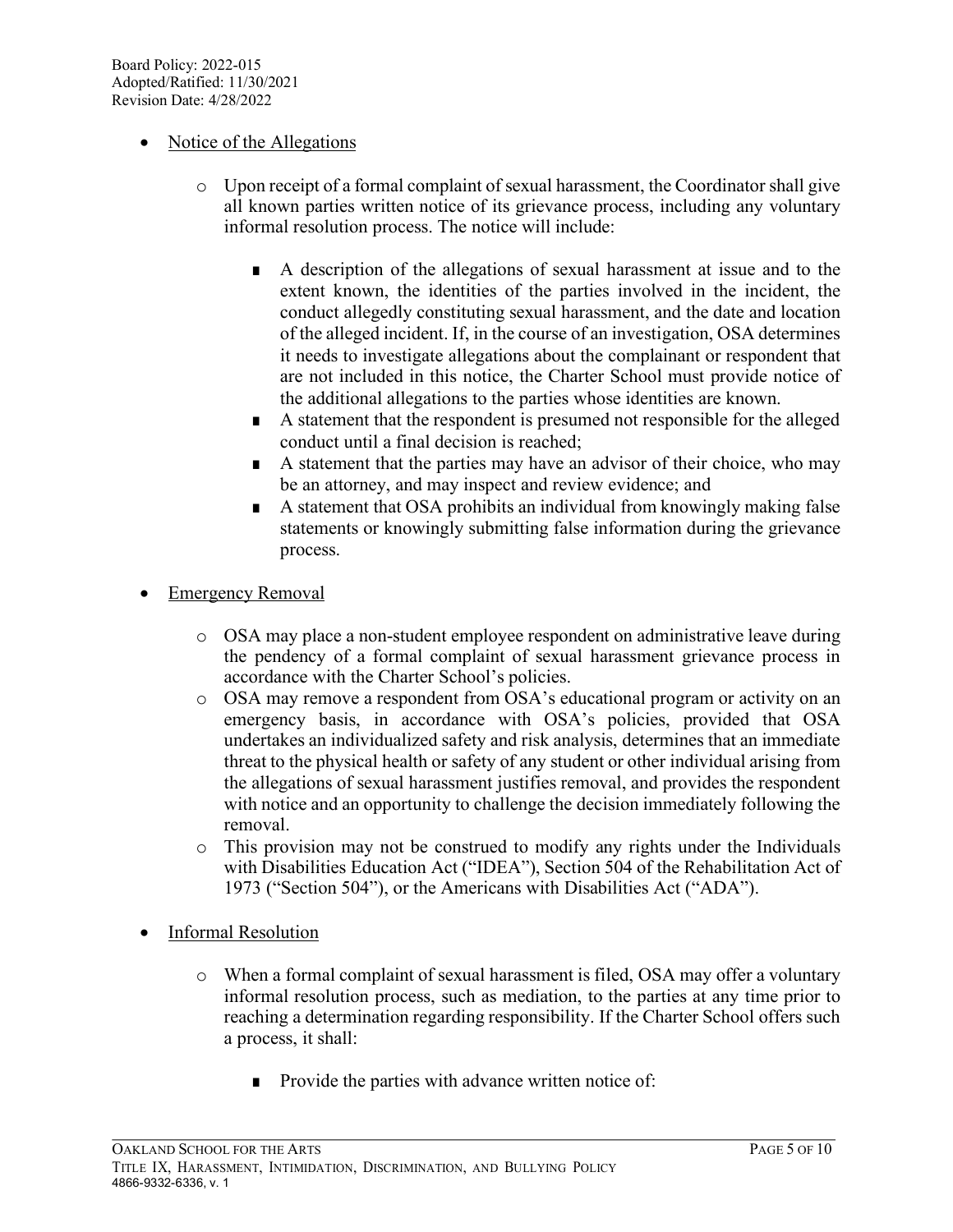- The allegations;
- The requirements of the voluntary informal resolution process including the circumstances under which the parties are precluded from resuming a formal complaint of sexual harassment arising from the same allegations;
- The parties' right to withdraw from the voluntary informal resolution process and resume the grievance process at any time prior to agreeing to a resolution; and
- Any consequences resulting from participating in the voluntary informal resolution process, including the records that will be maintained or could be shared; and
- Obtain the parties' advance voluntary, written consent to the informal resolution process.
- o OSA shall not offer or facilitate an informal resolution process to resolve allegations that an employee sexually harassed a student.
- Dismissal of a Formal Complaint of Sexual Harassment
	- o If the investigation reveals that the alleged harassment did not occur in OSA's educational program in the United States or would not constitute sexual harassment even if proved, the formal complaint with regard to that conduct must be dismissed. However, such a dismissal does not preclude action under another applicable OSA policy.
	- o OSA may dismiss a formal complaint of sexual harassment if:
		- The complainant provides a written withdrawal of the complaint to the Coordinator;
		- The respondent is no longer employed or enrolled at OSA; or
		- The specific circumstances prevent OSA from gathering evidence sufficient to reach a decision on the formal complaint or the allegations therein.
	- o If a formal complaint of sexual harassment or any of the claims therein are dismissed, OSA will promptly send written notice of the dismissal and the reason(s) for the dismissal simultaneously to the parties.]
- Investigation Process
	- o Upon receipt of a formal Title IX complaint, the Title IX Coordinator will appoint an investigator (the "Investigator") to investigate the allegations subject to the formal grievance process. The investigation may include, among other things, interviewing the complainant, the respondent, and any witnesses; reviewing law enforcement investigation documents if applicable; reviewing relevant student or employment files (preserving confidentiality wherever necessary); and gathering and examining other relevant documents, social media, and evidence.
	- $\circ$  In most cases, a thorough investigation will take no more than twenty-five (25) school days. If the Investigator determines that an investigation will take longer than twenty-five (25) school days and needs to be delayed or extended due to good cause, the Investigator will inform the complainant and any respondents in writing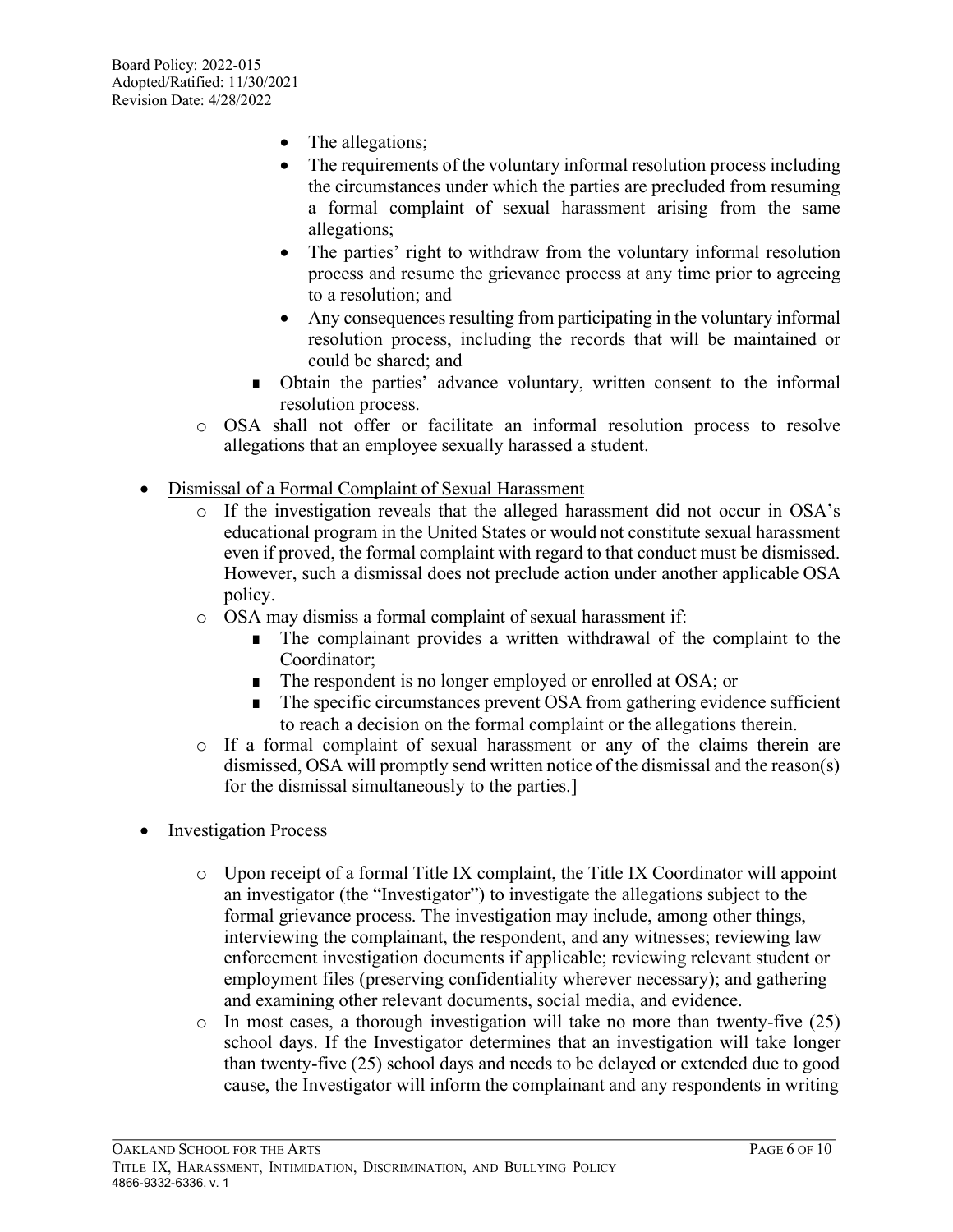of the reasons for the delay or extension and provide an approximate date when the investigation will be complete.

- o The parties will be provided with an equal opportunity to present witnesses, to inspect and review any evidence obtained that is directly related to the allegations raised, and to have an advisor present during any investigative meeting or interview.
- o The parties will not be prohibited from discussing the allegations under investigation or to gather and present relevant evidence.
- o A party whose participation is invited or expected at an investigative meeting or interview will receive written notice of the date, time, location, participants, and purpose of the meeting or interview with sufficient time for the party to prepare to participate.
- o Prior to completion of the investigative report, OSA will send to each party and the party's advisor, if any, a copy of the evidence subject to inspection and review, and the parties will have at least ten (10) days to submit a written response for the Investigator's consideration prior to the completion of the investigation report.
- o The Investigator will complete an investigation report that fairly summarizes all relevant evidence and send a copy of the report to each party and the party's advisor, if any, at least ten (10) days prior to the determination of responsibility.
- Determination of Responsibility
	- o OSA will review the evidence provided by all parties and will make a final determination of responsibility after the investigation. The individual making this determination (the "Decision-Maker") will not be the Coordinator, the Investigator, or any other individual who may have a conflict of interest.
	- o The standard of evidence used to determine responsibility is the preponderance of proof evidence standard.
	- o Determinations will be based on an objective evaluation of all relevant evidence and credibility determinations will not be based on a person's status as a complainant, respondent, or witness.
	- o OSA shall send a written decision on the formal complaint to the complainant and respondent simultaneously that describes:
		- The allegations in the formal complaint of sexual harassment;
		- All procedural steps taken including any notifications to the parties, interviews with parties and witnesses, site visits, and methods used to gather other evidence;
		- The findings of facts supporting the determination;
		- The conclusions about the application of OSA's code of conduct or discipline policy to the facts;
		- The decision and rationale for each allegation;
		- Any disciplinary sanctions the recipient imposes on the respondent, and whether remedies designed to restore or preserve equal access to the education program or activity will be provided to the complainant; and
		- The procedures and permissible bases for appeals.

## **4. Consequences**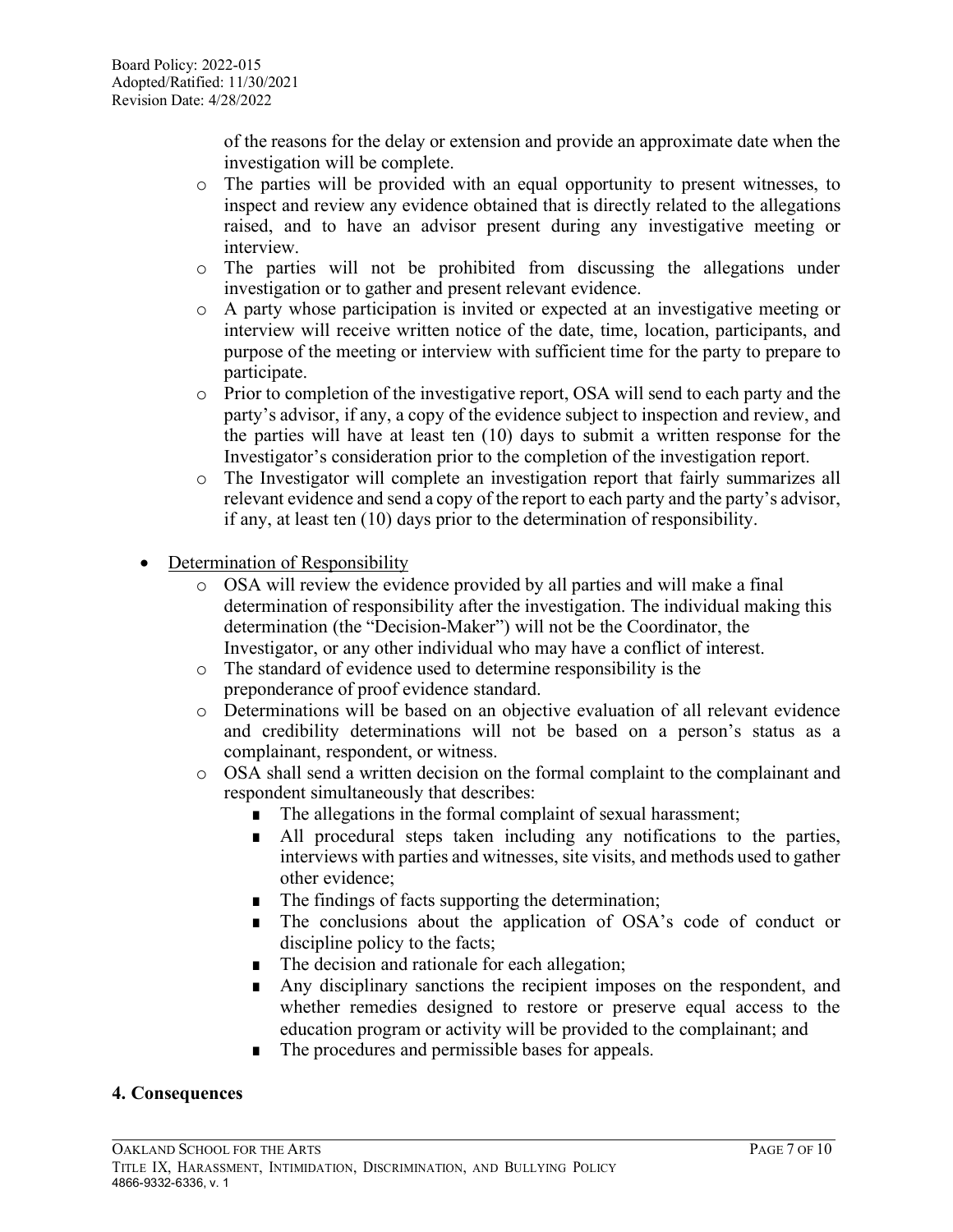Students or employees who engage in misconduct prohibited by this Policy, knowingly make false statements or knowingly submit false information during the grievance process may be subject to disciplinary action up to and including expulsion from OSA or termination of employment. The Coordinator is responsible for effective implementation of any remedies ordered by OSA in response to a formal complaint of sexual harassment.

## **5. Right of Appeal**

Should either the complainant or the respondent find OSA's resolution unsatisfactory, the individual may, within five (5) business days of notice of OSA's decision or resolution, submit a written appeal to the President of the Board, who will review the investigation and render a final decision.

The complainant and the respondent shall have the same appeal rights and OSA shall implement appeal procedures equally for both parties. OSA shall notify the other party in writing when an appeal is filed. The President of the Board shall give both parties a reasonable, equal opportunity to submit a written statement in support of, or challenging, the outcome; issue a written decision describing the result of the appeal and the rationale for the result; and provide the written decision simultaneously to both parties.

## **6. Recordkeeping**

All records related to any investigation of complaints under this Policy are maintained in a secure location.

OSA will maintain the following records for at least seven (7) years:

- Records of each sexual harassment investigation, including any determination of responsibility; any audio or audiovisual recording or transcript; any disciplinary sanctions imposed on the respondent; and any remedies provided to the complainant.
- Records of any appeal of a formal sexual harassment complaint and the results of that appeal.
- Records of any informal resolution of a sexual harassment complaint and the results of that informal resolution.
- All materials, which shall also be maintained on OSA's website, used to train Title IX coordinators, investigators, decision-makers, and any person who facilitates an informal resolution process.
- Records of any actions, including any supportive measures, taken in response to a report or formal complaint of sexual harassment.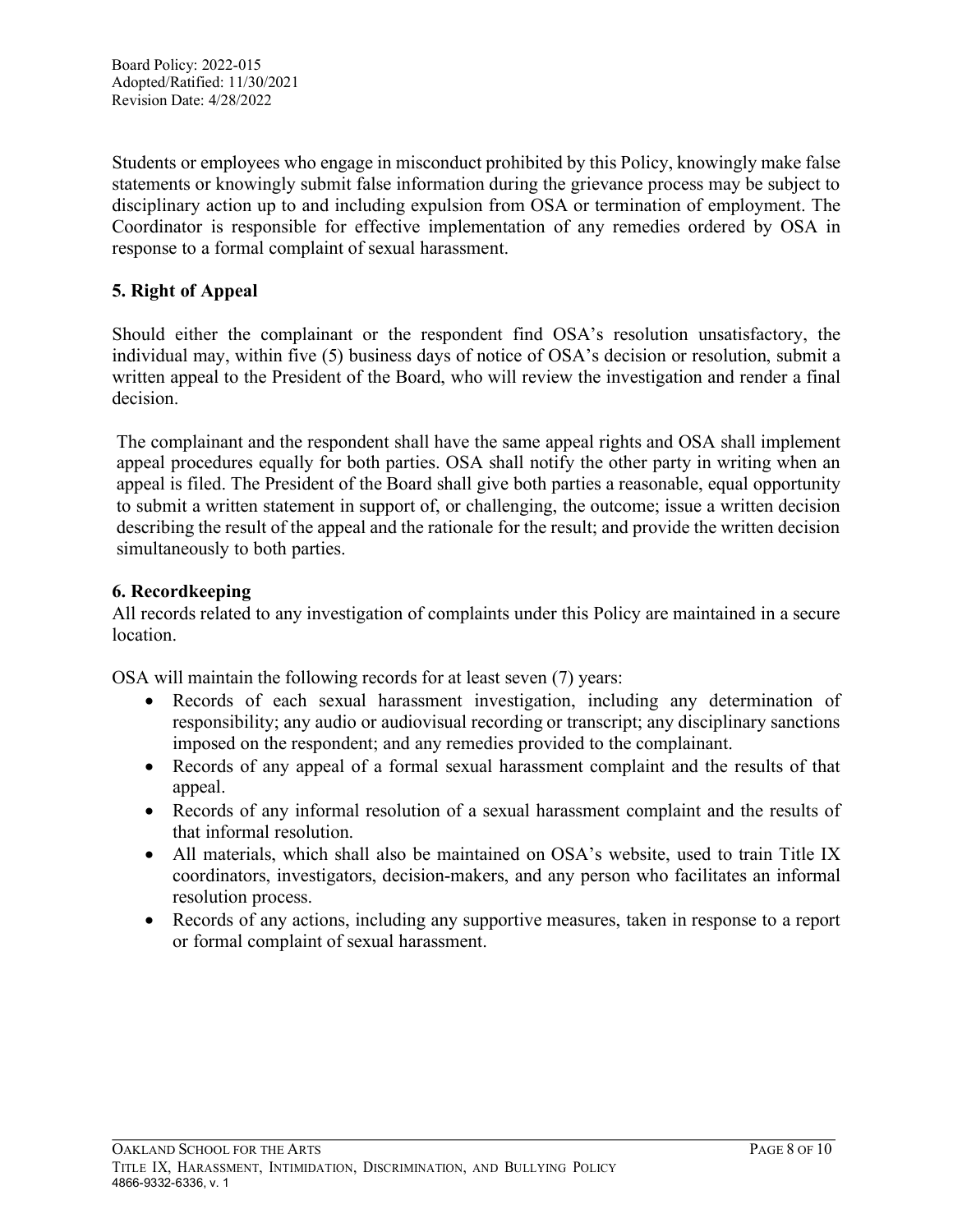

# **TITLE IX HARASSMENT COMPLAINT FORM**

Your Name:

Date:

Date of Alleged Incident(s):

Name of Person(s) you have a complaint against:

List any witnesses that were present:

Where did the incident(s) occur?

Please describe the events or conduct that are the basis of your complaint by providing as much factual detail as possible (e.g., specific statements; what, if any, physical contact was involved; any verbal statements; what did you do to avoid the situation, etc.) (Attach additional pages, if needed):